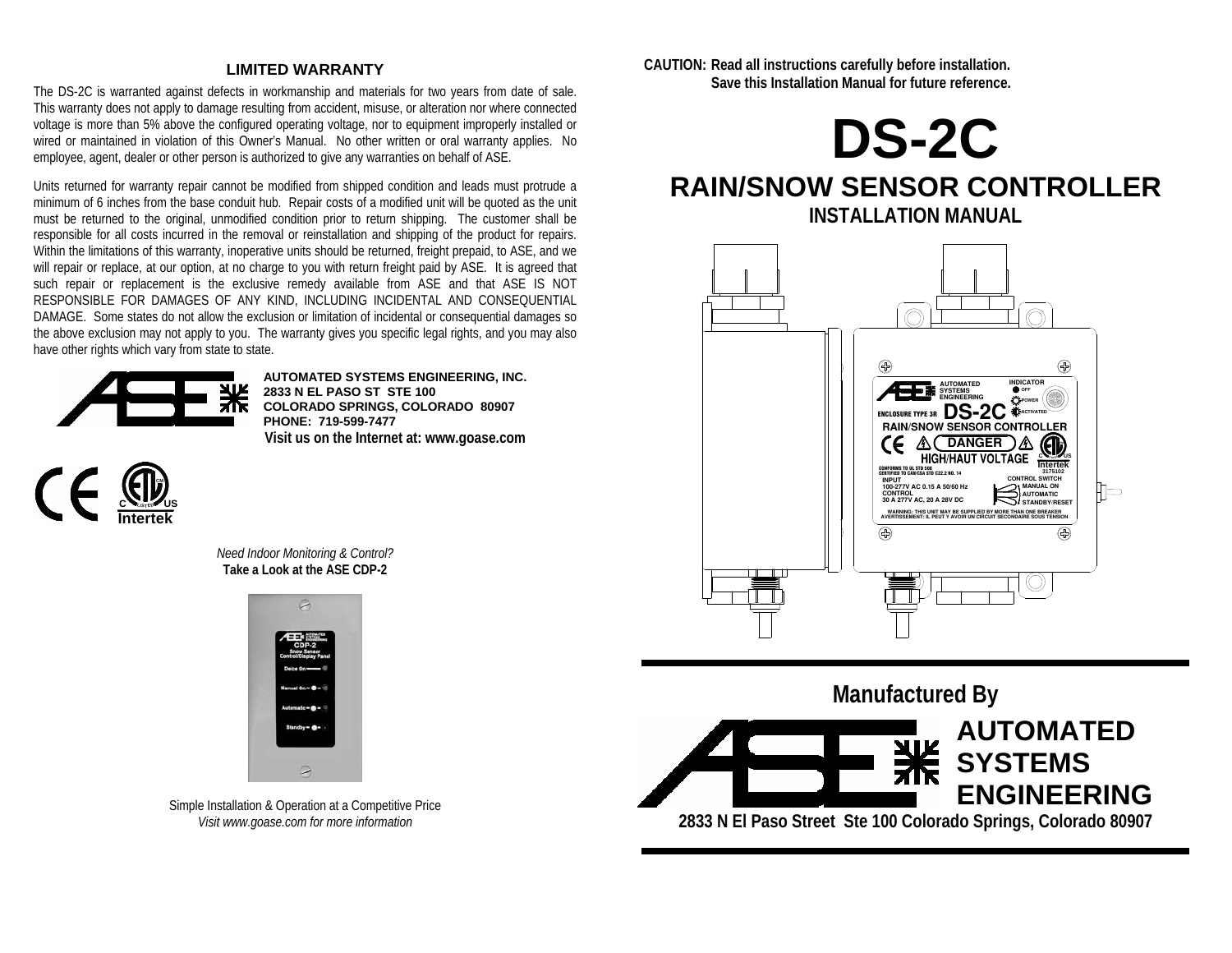- 1. **THIS UNIT SHOULD BE INSTALLED, OPENED, AND REPAIRED BY QUALIFIED PERSONNEL ONLY! CETTE UNITÉ DEVRAIT ÊTRE INSTALLÉE, OUVERTE, ET RÉPARÉE PAR LE PERSONNEL QUALIFIÉ SEULEMENT!**
- 2. To avoid shock hazard do not open the front cover with power connected to the DS-2C or any controlled equipment.

 Pour éviter la décharge électrique déconnectez toute la puissance avant d'ouvrir la couverture du DS-2C.

### **Selecting a Mounting Location for the DS-2C**

The interleaved grid on the top of the DS-2C is the precipitation or "moisture" sensor. The brass cylinder protruding from the bottom of the enclosure is the temperature sensor. For reliable rain and snow detection the unit must be mounted in a location that exposes the moisture sensor to a clear view of the sky. The unit should not be mounted directly under eaves or overhangs. It should not be mounted so close to the ground that it may become buried in snow. For proper temperature detection the DS-2C must be mounted outdoors, away from furnace vents, dryer vents, and other sources of heat. Note that, when powered, the DS-2C moisture grid will always remain hot. This is normal. This allows the sensor to continuously melt snow and evaporate both rain and snow from the grid.

The DS-2C can be mounted by screwing the base conduit hub onto an appropriate size free-standing conduit or by using the mounting holes in each corner of the enclosure.

#### **DO NOT DRILL HOLES THROUGH THE ENCLOSURE FOR MOUNTING! NE FONT PAS LES TROUS DE FORET PAR LA BOÎTE POUR LE SUPPORT!**

This can allow water into the enclosure causing a potential shock hazard. It is recommended that a weatherproof junction box be mounted below the DS-2C for termination of the power and load pigtails to the building wiring.

### **Use Care When Replacing the Front Cover. Do Not Pinch the Gasket or Overtighten the Screws.**





# **General Safety Instructions External Control/Monitor Operation**

| Pin            | Color        | Function       |  |  |
|----------------|--------------|----------------|--|--|
|                | White        | GND/Common     |  |  |
| $\mathfrak{D}$ | Red          | Deice On Mon A |  |  |
| ર              | Orange       | Deice On Mon B |  |  |
|                | <b>Black</b> | Manual On      |  |  |
| 5              | Green        | Standby/Reset  |  |  |

The DS-2C provides external control/monitor capability. Shielded cable rated 300V or higher can be connected to TB2 to access this feature. Connecting Black (4) to White (1) will activate the "Manual On" function. Connecting Green (5) to White (1) will activate the "Standby/Reset" function. See the "Manual Override Switch Function" for a description of these modes. The Red/Orange (2/3) leads are connected to an internal low power

monitor relay. This relay, rated at 24 VAC/VDC at 400 ma, will close with the load relay and can be used to externally monitor activation of the sensor. This terminal block is also the connection point for installing a CDP-2 interface cable.

### **Power & Activation Indicator**

A green lamp shines through a lens on the cover of the DS-2C to indicate operational status. If this lamp is **OFF** the DS-2C is not receiving power. If this lamp is steady **ON** the DS-2C is powered but not triggered. If this lamp is **FLASHING** the DS-2C is powered on and triggered, the main relay is closed, and attached equipment should be activated. Note that, even though snow or rain may have stopped, the DS-2C indicator will continue to flash during the Delay-Off drying cycle.

## **Moisture Grid Maintenance & Replacement**

It is recommended that the DS-2C be powered down and the grid wiped clean with clear water at least once every 4 months. Heavy deposits may be removed using a non-metallic scouring pad (Scotch-BriteTM or equivalent.) However, after a number of years, the corrosive elements left behind when water is evaporated out of the moisture grid will eventually damage the grid rings. The moisture grid can be easily replaced by ordering and installing an MG-5 "Moisture Grid Assembly" and following the procedure below:

#### **THIS PROCEDURE SHOULD ONLY BE PERFORMED BY QUALIFIED PERSONNEL! CE PROCÉDÉ DEVRAIT SEULEMENT ÊTRE EXÉCUTÉ PAR LE PERSONNEL QUALIFIÉ!**

Open all power and load breakers connected to the DS-2C. Open the front cover and remove the cable connector from the Grid Jack. While holding the reducing bushing, unscrew and remove the old moisture grid. Install the supplied thread sealing tape, place the new grid through the sealing ring, into the top hole, and screw the assembly into the reducing bushing. Tighten the grid hand tight plus ¼ turn. Reconnect the new cable to the Grid Jack. Confirm that the four connector pins are properly aligned with the jack. Close the front cover, confirming that the front cover gasket is properly sealed. Reapply power.

**Use Care When Replacing the Front Cover. Do Not Pinch the Gasket or Overtighten the Screws.**

# **Preseason Snow Detection Testing**

It is always a good idea to test the operation of the DS-2C prior to the winter season. Procure some clean water and, if the outdoor temperature is above the trigger point, a can of spray component cooler (Radio Shack Part #64-4321 or equivalent.) Clean the moisture grid following the procedure outlined above and allow it to dry. Apply power to the DS-2C, drip some of the water onto the moisture grid, then spray the temperature sensor protruding from the base of the enclosure with the component cooler. Once the temperature sensor has reached the trigger point with water still present on the grid the DS-2C will activate. The user should hear the internal control relay close and see the green lamp blink. Proper operation has been confirmed. Allow the grid to dry completely. To clear the Delay-Off timer place the override switch into "Standby/Reset", and then back to the "Automatic" position.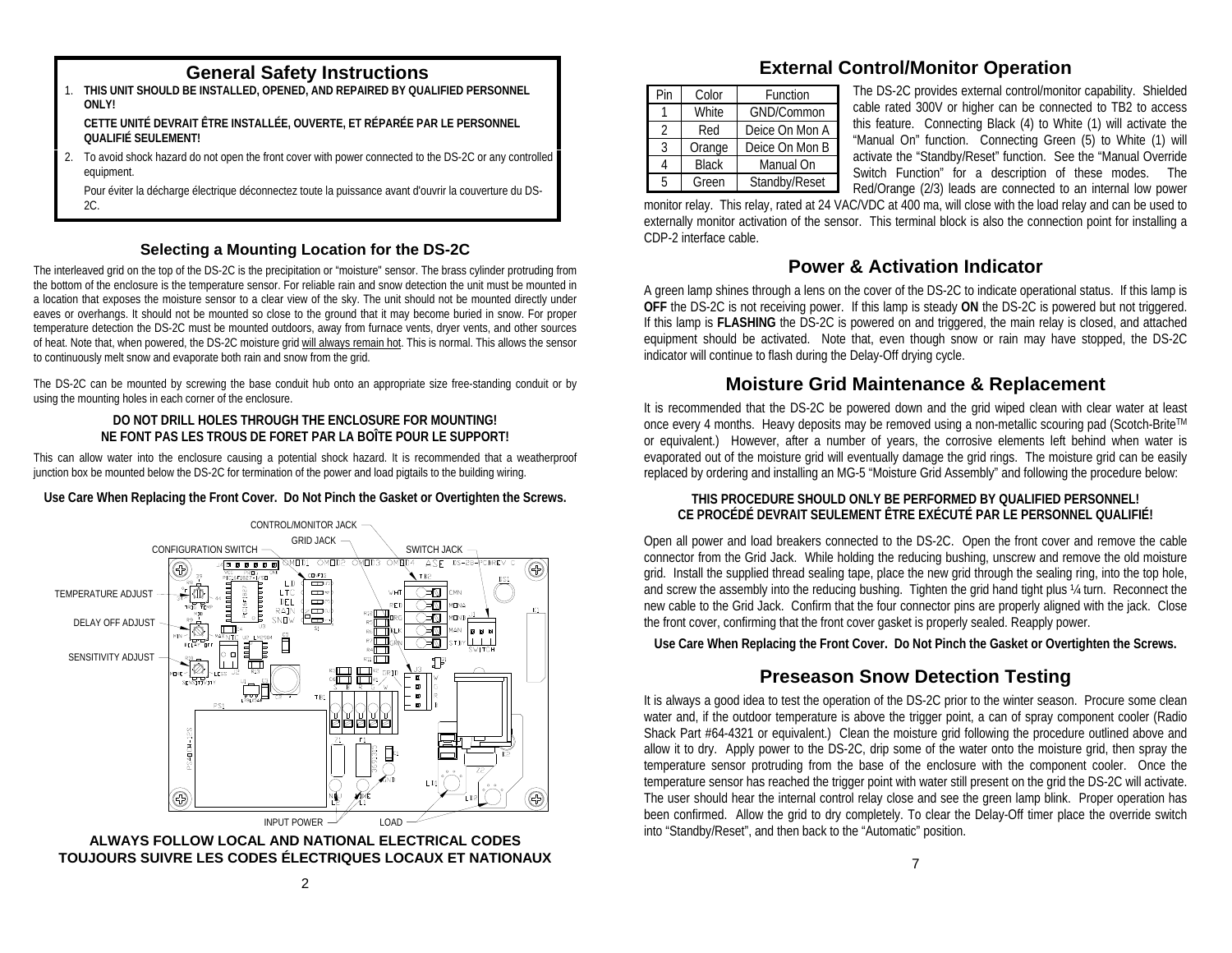

**120VAC In, 240VAC Load, Separate Feed** 



**240VAC In, Dry Contact for Boiler/Circulation Pump** 

These are just some of the possible wiring schemes that can be used to connect the DS-2C to your load for control. Remember, these are only suggestions. **You should always consult a qualified electrician or inspector to assure conformance with applicable local and national electrical codes!**

## **Setting the Configuration Switches and Adjustments**

The following paragraphs and table outline the operating modes for the DS-2C and explain the functions of the adjustments. Trigger temp (**TT**) is adjustable from 34°F-44°F (1°C-6°C) using the TRIG TEMP control. When ambient air temperature (**AT**) is below this setting precipitation is assumed to be snow. When above this setting, precipitation is assumed to be rain.



The DEL configuration switch activates the Delay-Off drying cycle timer on the DS-



2C. The timer allows the DS-2C to continue to operate and dry the heated surface through evaporation MID once precipitation has stopped. The drying cycle reduces the chance of once precipitation has stopped. The drying cycle reduces the chance of moisture left behind refreezing into ice. This timer is restarted by each sensor trigger. Therefore, the DS-2C will continue to operate as long as it is triggered, then for the Delay-Off period once the trigger clears. All "sensor" modes (DEL off) provide a 2 minute Delay-Off time. When in "controller" mode (DEL on) the Long Delay (LD) configuration switch determines the time span of the drying cycle. The Delay-Off time can be adjusted from 30-90

minutes (LD Off) or 2-6 hours (LD On) using the DELAY OFF control.

The Low Temperature Cutoff (LTC) option is typically used on snow melting systems with limited output capacity where melting cannot be maintained at very low temperature. If selected, the snow sensor will clear a trigger below 5°F (-15°C) even if snow is still falling. It will resume normal operation above 9°F (-13°C). However, the sensor will remember if it was triggered before the drop below 5°F or if snow was detected during the cold period. If so, the sensor will execute one Delay-Off cycle when the temperature rises above 9°F in order to melt any snow left behind during the cold period. This



is referred to as RECOVER mode. **Care should be exercised in using this mode as the potential exists for ice to be formed on the melting surface.**

The DS-2C precipitation sensor is very sensitive and can detect a single snow flake or rain drop. However, if the DS-2C is mounted in an area susceptible to high winds, overhanging trees, or blowing ground snow, nuisance triggering may occur. While proper placement is the best remedy, the SENSITIVITY control can also be used to reduce nuisance triggering. An internal timer checks the precipitation sensor for moisture



and compares cleared time with triggered time. The highest sensitivity setting (toward MORE) triggers on first detection. As the control is adjusted clockwise precipitation must be detected for a longer period to be considered valid. The lowest sensitivity setting (toward LESS) requires 120 seconds of detection before the unit triggers. If a trace amount of snow blows onto the grid from a drift or overhang it will likely be melted

and evaporated in less than a minute. Similarly, a very light snowfall may also clear quickly from the grid. If these conditions should be ignored by the sensor the SENSITIVITY control can be adjusted as required. However, to prevent non-triggering during a true event, it is recommended that **the user start at highest sensitivity (MORE), then adjust while monitoring operation over time.**

**THE UNIT MUST BE IN STANDBY/RESET TO CHANGE CONFIGURATION SWITCHESL'appareil doit être en mode STANDBY/RESET pour modifier commutateurs de configuration** 

**3**